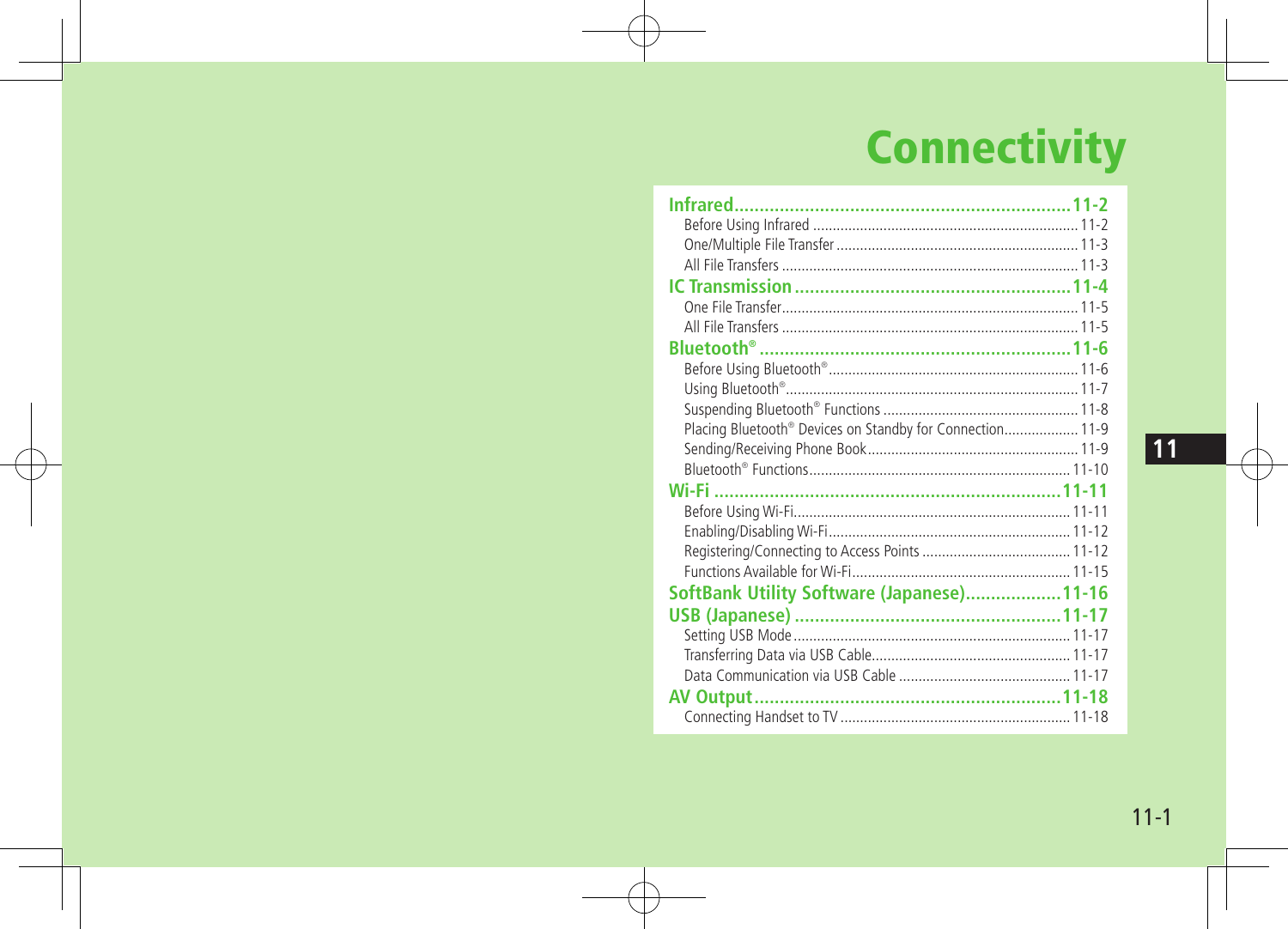## Infrared

#### **Before Using Infrared**

#### **Transfer Phone Book/Calendar events, messages, bookmarks and Data Folder files wirelessly between handset and compatible devices, including PCs and other mobiles.**

- 942P infrared function is based on IrMC1.1, however, some IrMC1.1-based device transmissions may not be transmitted/received within specification.
- Debris may inhibit infrared transfers; clean infrared ports with a soft cloth beforehand.
- Direct sunlight/fluorescent light may inhibit transfers.
- Align infrared ports within 20 cm of one another and make sure no objects are placed between them. Do not move the devices until transfer is complete.



#### **Transferable Files**

| <b>File</b>                                         | One file  | <b>All files</b> |
|-----------------------------------------------------|-----------|------------------|
|                                                     |           |                  |
| <b>Phone Book</b> (Account Details)                 | Available | Up to 1000       |
| Calendar events <sup>1</sup>                        | Available | Up to 1000       |
| <b>Tasks</b>                                        | Available | Up to 100        |
| <b>Received message</b>                             | Available | Up to 3000       |
| Sent message                                        | Available | Up to 1000       |
| <b>Drafts</b>                                       | Available | Up to 10         |
| <b>Notepad</b>                                      | Available | Up to 20         |
| <b>Ring Songs&amp;Tones</b>                         | Available | N/A              |
| Still image <sup>23</sup>                           | Available | N/A              |
| Video $3$                                           | Available | N/A              |
| <b>Bookmark</b><br>(Yahoo! Keitai, PC Site Browser) | Available | Up to 100 each   |
| Widget $3$                                          | Available | N/A              |

1 Saved Holidays/Memorial days and Handwriting Diary not transferable

2 Including Flash® files

3 Multiple files transferable

#### **Note**

- Following files cannot transfer:
	- ・ Files prohibited for transfers from 942P
	- ・ Phone Book entries and SMS on USIM Card
- If memory becomes full, remaining entries are truncated (Memory List:  $\sqrt{7}P.19-24$ ).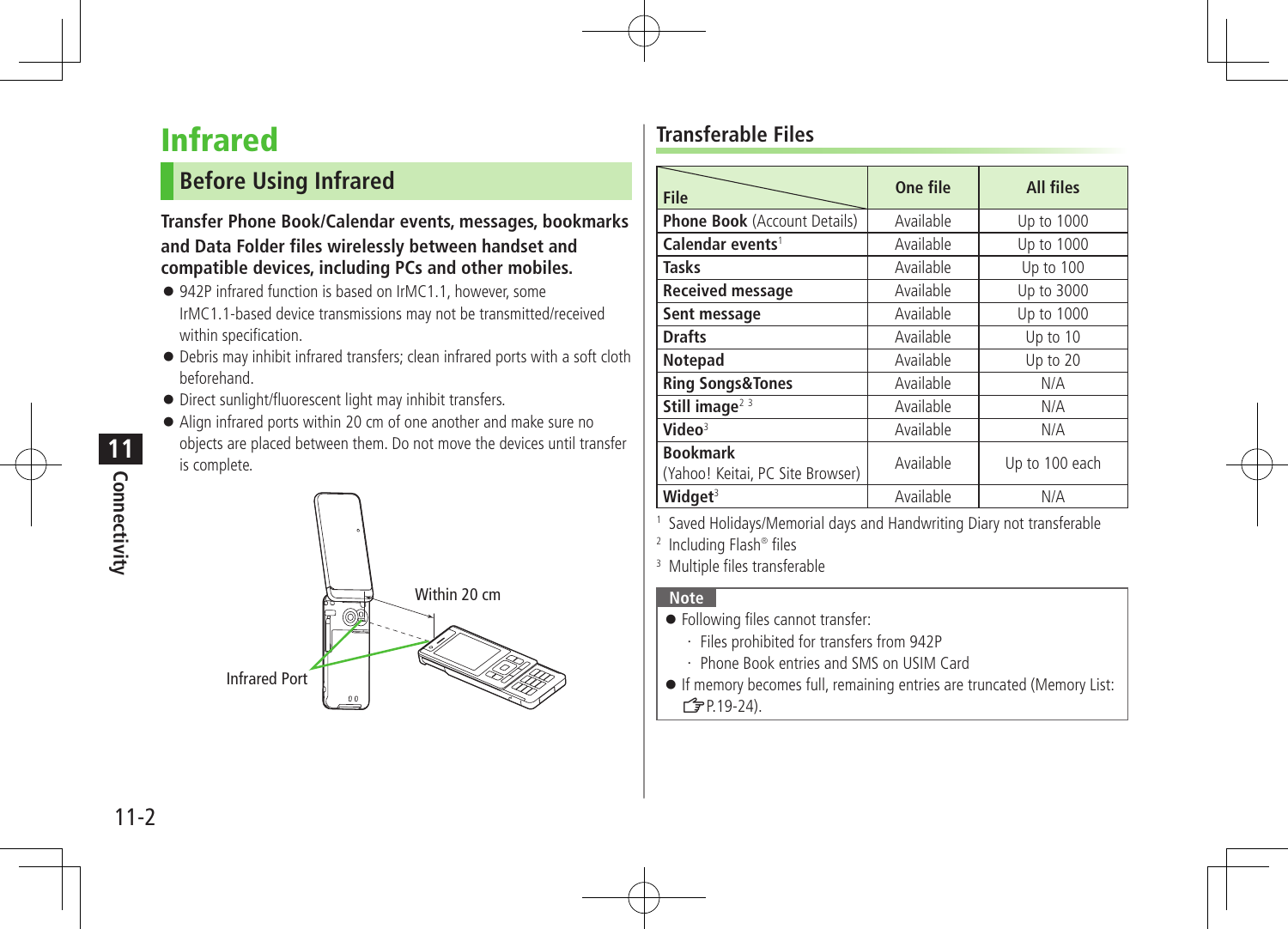#### **One/Multiple File Transfer**

 $\bullet$  Transferable Files:  $\mathbb{Z}$ P.11-2

#### **Sending**

Highlight a file, and follow the steps below

| <b>Files to Send</b>                       | <b>Operation/Description</b>                                                                                                                                                                                          |
|--------------------------------------------|-----------------------------------------------------------------------------------------------------------------------------------------------------------------------------------------------------------------------|
| <b>Phone Book</b>                          | $[\mathbf{x}]$ [Menu] $\rightarrow$ Send Ir data $\rightarrow$ Send phonebook                                                                                                                                         |
| <b>Account</b><br><b>Details</b>           | $\left[\mathbf{\Omega}\right]$ [Ir]                                                                                                                                                                                   |
| <b>Messages</b>                            | $\triangleright$ [Y'] [Menu] $\rightarrow$ Send Ir data $\rightarrow$ Send This                                                                                                                                       |
| <b>Bookmarks</b>                           | $\triangleright$ [Y'][Menu] $\rightarrow$ Send to ExtrnlDvcs $\rightarrow$<br>Send Ir data $\rightarrow$ Send This                                                                                                    |
| Still Images/<br>Videos/<br><b>Widgets</b> | $\triangleright$ [Y'] [Menu] $\rightarrow$ Send Ir data<br>$\bullet$ To send multiple files: $\boxed{\mathbf{x}}$ [Menu] $\rightarrow$<br>Multiple-choice → Check files to send →<br>∑?)[Menu] → S <i>end Ir data</i> |
| <b>Other Files</b>                         | $[\mathbf{x}$ [Menu] $\rightarrow$ Send Ir data                                                                                                                                                                       |

## **2 YES**

#### **Receiving**

**Main Menu** 4 **Tools** 4 **Receive via Infrared** 4 **Receive**

**1 When a file is received, YES** 

Send files from sender side within 30 seconds.

To receive subsequent files, select **YES**.

#### **All File Transfers**

#### **Precaution**

- Receiving all files overwrites all saved files including secret/protected files.
- Sending all Phone Book entries transfers Account Details as well. User-saved Account Details is overwritten on receiving handset (handset number remains).

#### **Session Number**

Session number (4 digits) is required for all file transfers via Infrared and IC transmission. Sender and recipient must enter same Session number to complete transfers.

#### **Sending**

| Highlight a file, and follow the steps below |                                                                                                             |  |
|----------------------------------------------|-------------------------------------------------------------------------------------------------------------|--|
| <b>Files to Send</b>                         | <b>Operation/Description</b>                                                                                |  |
| <b>Phone Book</b>                            | $[\mathbf{x}_r][\text{Menu}] \rightarrow \text{Send}$ Ir data $\rightarrow$ Send all phonebook              |  |
| <b>Messages</b>                              | $[\mathbf{x}]$ [Menu] $\rightarrow$ Send Ir data $\rightarrow$ Send All                                     |  |
| <b>Bookmarks</b>                             | $[\mathbf{x}$ ][Menu] $\rightarrow$ Send to ExtrnlDvcs $\rightarrow$ Send Ir data<br>$\rightarrow$ Send All |  |
| <b>Other Files</b>                           | $[\mathbf{x}_i]$ [Menu] $\rightarrow$ Send all Ir data                                                      |  |

2 Enter Phone Password  $\rightarrow$  Enter Session number  $\rightarrow$ **YES**

Recipient must enter the same Session number to start transfers.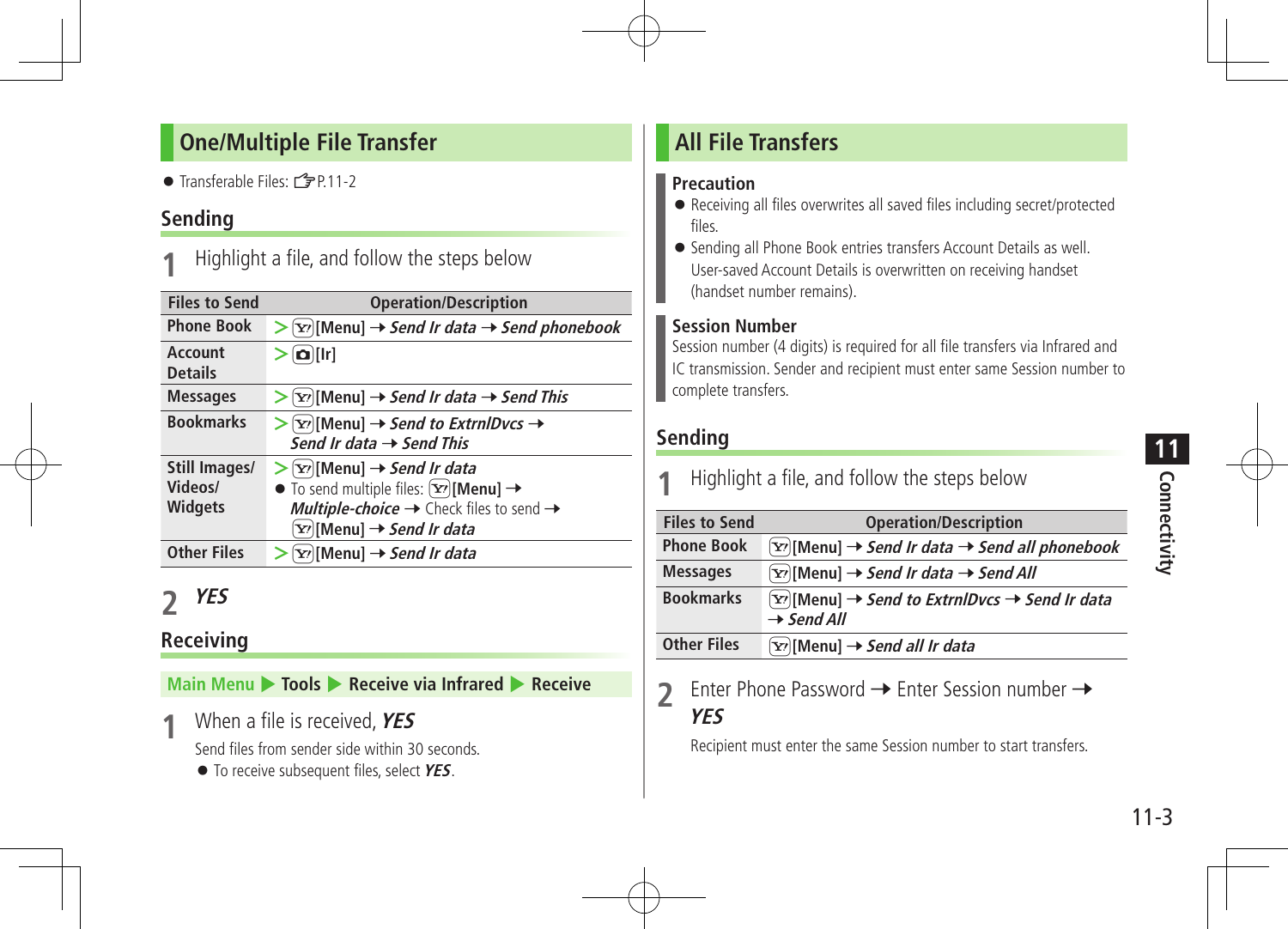#### **Receiving**

#### **Main Menu > Tools > Receive via Infrared > Receive All**

**Enter Phone Password → Enter same Session number** as sender's  $\rightarrow$  **YES**  $\rightarrow$  **YES** 

Saved files are deleted, and transfer starts.

## IC Transmission

#### **Exchange files with another IC compatible handset using reader/writer function.**

 Type of files and transfer conditions are same as those for infrared file transfer  $(\mathbf{F} \mathbf{P}.11-2)$ .

Multiple file transfer is not available.

- $\bullet$  IC transmission is not available when IC Card Lock ( $\leq$ P.13-12) is active.
- When receiving dada, end all active functions.
- $\bullet$  If there is difficulty in file transfer, move a  $\bigodot$  logo close to or away from the other logo or move each side up, down, left, or right.
- $\bullet$  Data cannot be sent during charging battery.



**11** Connectivity **Connectivity**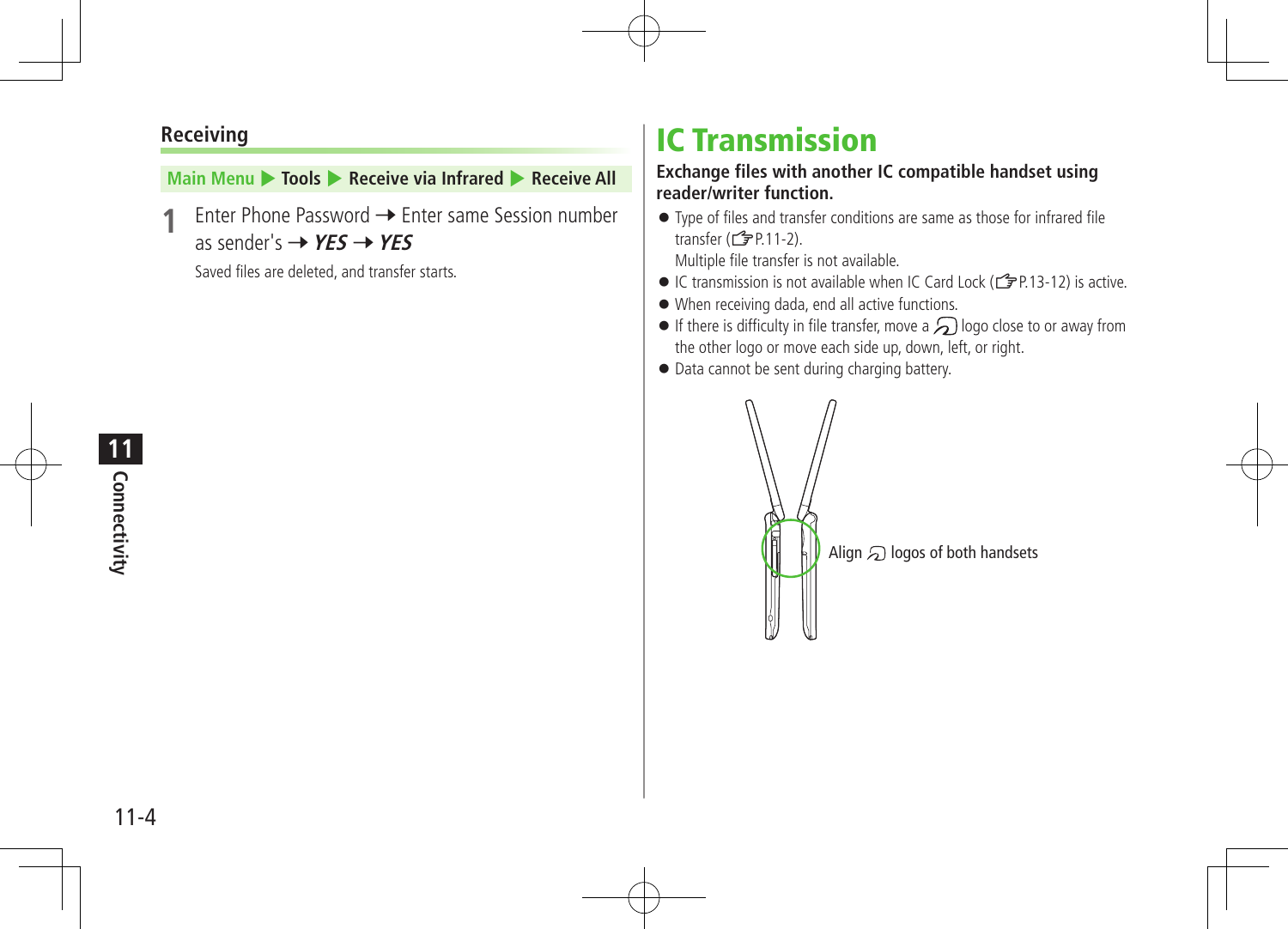#### **One File Transfer**

**Before Receiving a File**

- **Receive IC Datum** is set to**ON** by default.When **Receive IC Datum** is**OFF**, One File Transfer is unavailable.
- To set **Receive IC Datum** on:
- **Main Menu** 4 **Tools** or **S! Appli** 4 **Osaifu-Keitai**
- ▶ IC Card Settings ▶ Receive IC Datum ▶ ON or OFF

#### **Sending**

Highlight a file, and follow the steps below

| <b>Files to Send</b>      | <b>Operation/Description</b>                                                                                           |
|---------------------------|------------------------------------------------------------------------------------------------------------------------|
| <b>Phone Book</b>         | $\triangleright$ [Y'] [Menu] $\rightarrow$ <i>IC transmission</i> $\rightarrow$<br>Send phonebook                      |
| Account<br><b>Details</b> | > dictrans                                                                                                             |
| <b>Messages</b>           | $>$ [Y'] [Menu] $\rightarrow$ <i>IC Transmission</i> $\rightarrow$ <i>Send This</i>                                    |
| <b>Bookmarks</b>          | $\triangleright$ [Y'] [Menu] $\rightarrow$ Send to ExtrnlDvcs $\rightarrow$<br>IC transmission $\rightarrow$ Send This |
| <b>Other Files</b>        | $\triangleright$ [Y'][Menu] $\rightarrow$ <i>IC transmission</i>                                                       |

## **2 YES**

## **Receiving**

Align  $\Omega$  logo on sender side with 942P (recipient)  $\rightarrow$ **YES**

### **All File Transfers**

● Precautions/Session number (19P.11-3)

#### **Sending**

Highlight a file, and follow the steps below

| <b>Files to Send</b> | <b>Operation/Description</b>                                                                          |
|----------------------|-------------------------------------------------------------------------------------------------------|
| <b>Phone Book</b>    | $\triangleright$ [Y'] [Menu] $\rightarrow$ <i>IC transmission</i> $\rightarrow$<br>Send all phonebook |
| <b>Messages</b>      | $\triangleright$ [Y] [Menu] $\rightarrow$ <i>IC Transmission</i> $\rightarrow$ <i>Send All</i>        |
| <b>Bookmarks</b>     | $\triangleright$ [Y][Menu] → Send to ExtrnIDvcs →<br>$IC$ transmission $\rightarrow$ Send All         |
| <b>Other Files</b>   | $\triangleright$ [ $\triangleright$ [Menu] $\rightarrow$ AllIC transmission                           |

**2** Enter Phone Password  $\rightarrow$  Enter Session number  $\rightarrow$ **YES**

Recipient must enter the same Session number to start transfers.

#### **Receiving**

- Align  $\odot$  logo on sender side with 942P (recipient)
- **2 YES** → Enter Phone Password → Enter same Session number as sender's Saved files are deleted. Transfer starts.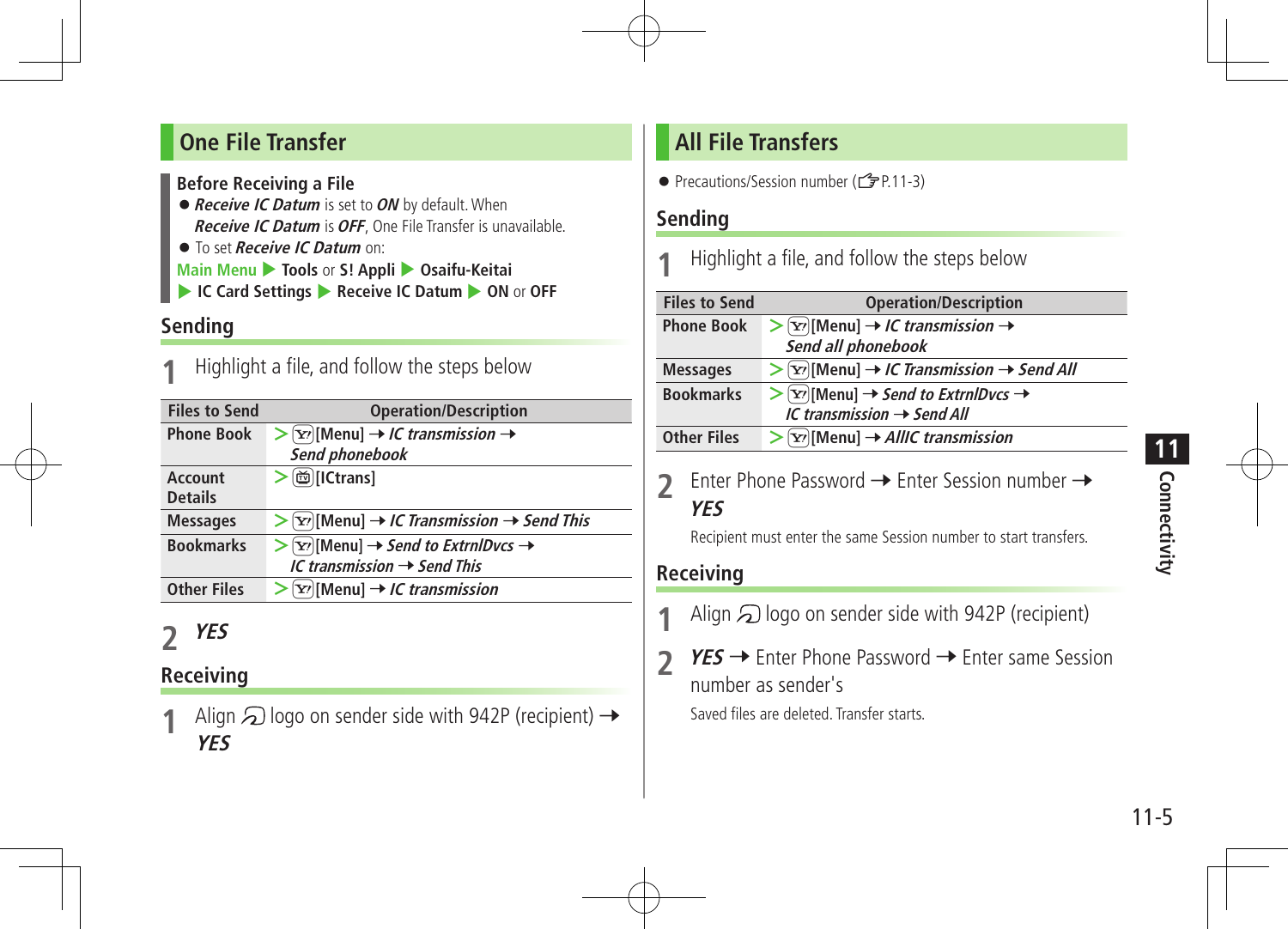## Bluetooth®

**Connect handset to Bluetooth® devices to use functions below.**

| <b>Function</b>                                                    | <b>Device</b>                        | <b>Description</b>                                                                                     |
|--------------------------------------------------------------------|--------------------------------------|--------------------------------------------------------------------------------------------------------|
| <b>Handsfree Calls</b><br>(CJPP.11-10)                             | <b>Headsets</b><br>Handsfree devices | Talk handsfree on handset                                                                              |
| <b>Wireless Playback</b><br>(CTP.11-10)                            | Audio devices                        | Play back sounds (Digital TV/<br>Video) or music (Music Player)<br>wirelessly from external<br>speaker |
| Internet<br>Connection<br>(CTP.11-10)                              | PC                                   | Use handset as a modem for<br>wireless internet connection                                             |
| Sending/Receiving<br><b>Phone Book</b><br>(C <sub>J</sub> PP.11-9) | PC<br><b>Handsets</b>                | Send/receive Phone Book<br>entries wirelessly                                                          |

**Connectivity 11**<br>Connectivity

**Tip**

Settings ●Ringtone Output to Headset/Handsfree Device ●End Calls when Bluetooth® Headset/Handsfree Device Disconnects ●Dial from Handset (When Headset Device is Connected) ●Always Use Handsfree Device to Make/Receive Calls (CPP.18-19)

#### **Before Using Bluetooth®**

#### **Bluetooth® Specifications**

| <b>Version</b>                                                        | Bluetooth <sup>®</sup> specification Ver.2.0+EDR                                                                                                                                                                      |
|-----------------------------------------------------------------------|-----------------------------------------------------------------------------------------------------------------------------------------------------------------------------------------------------------------------|
| Supported Profiles <sup>1</sup>                                       | <b>HSP: Headset Profile</b><br>HFP: Hands-Free Profile<br>A2DP: Advanced Audio Distribution<br>Profile<br>AVRCP: Audio/Video Remote Control<br>Profile<br>DUN: Dial-up Networking Profile<br>OPP: Object Push Profile |
| <b>Output</b>                                                         | Bluetooth <sup>®</sup> Power Class2                                                                                                                                                                                   |
| Frequency Bands <sup>2</sup>                                          | 2.4 GHz (2.402 GHz-2.480 GHz)                                                                                                                                                                                         |
| <b>Communication Distance<sup>3</sup></b><br>Approximately ten meters |                                                                                                                                                                                                                       |

Bluetooth<sup>®</sup> connections are available with compatible devices supporting the same profile.

<sup>2</sup> Bluetooth<sup>®</sup> operates in the 2.4 GHz unlicensed frequency band. Depending on other devices in use in the spectrum, Bluetooth® connection may slow down/terminate, or range may decrease.

<sup>3</sup> Affected by distance between devices, obstructions, signal conditions, handset status, etc.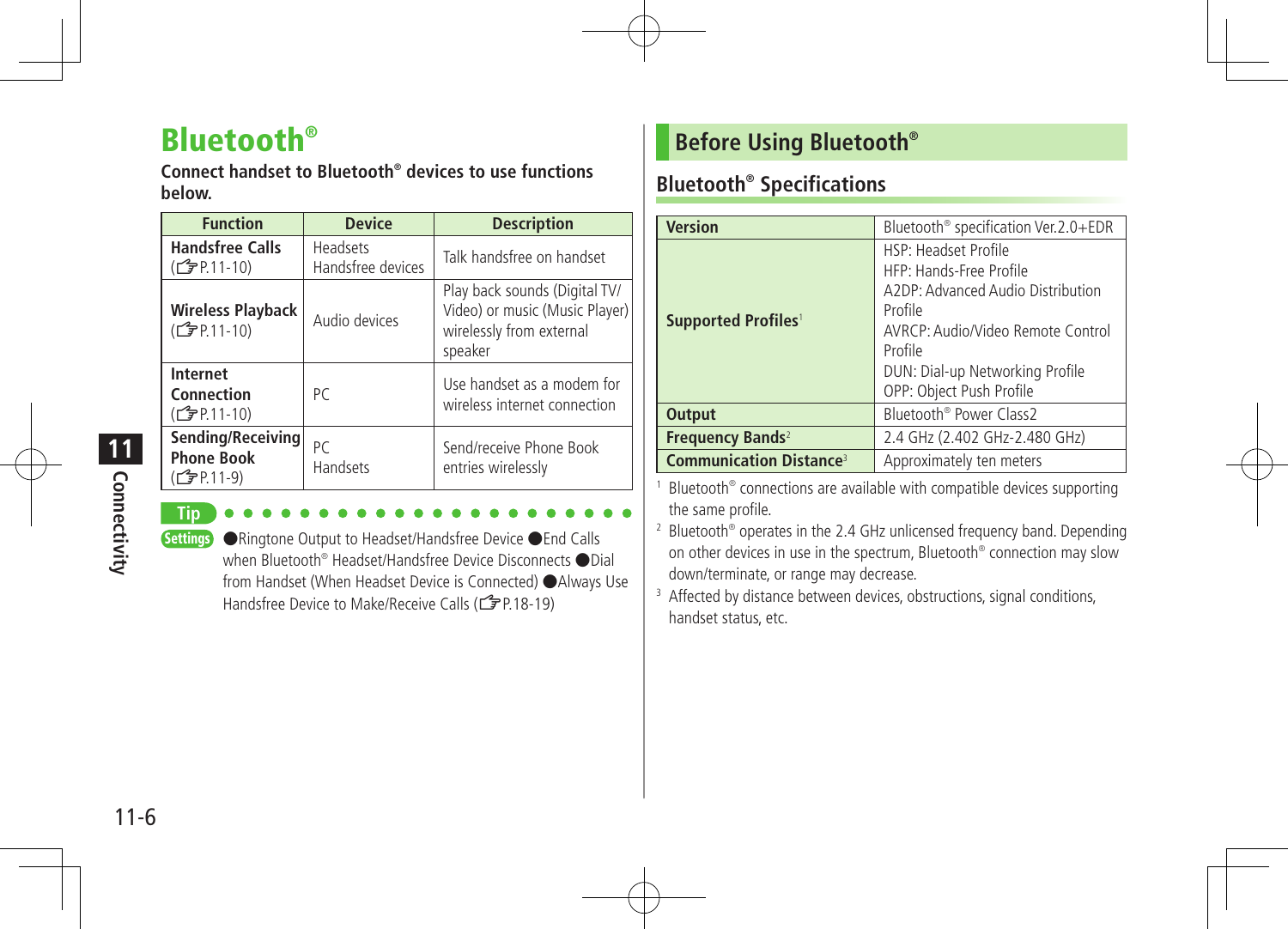# **Connectivity 11**

#### **Notes**

- Bluetooth<sup>®</sup> connection is not quaranteed with all Bluetooth<sup>®</sup> devices.
- Establish connections with certified Bluetooth<sup>®</sup> devices that meet the specification standards developed by Bluetooth® SIG.
- Due to the unique characteristics/specifications of a certified Bluetooth<sup>®</sup> device, connections or transfers may fail; procedures, displayed results or operations may vary from those described in the manual.
- When data transfer is interrupted, it may take some time for process to complete.
- Noise may interfere with wireless or handsfree conversations depending on the status of connected devices or signal conditions.
- **•** For details about headset/handsfree devices, see the device manuals.
- Bluetooth<sup>®</sup> and Wi-Fi are not simultaneously available.

#### **Radio Wave Interference with Wi-Fi Devices**

Bluetooth® and Wi-Fi devices (IEEE802.11b/g) share the same frequency band (2.4 GHz). Use of both devices in close proximity may cause interference, affecting transmission speed, clarity or connection quality. If interference occurs:

- Maintain at least 10 m between Bluetooth<sup>®</sup> and Wi-Fi devices.
- Turn off Wi-Fi device when using Bluetooth® device within a 10 m radius.

#### **Using Bluetooth®**

**Pair Bluetooth® devices with handset beforehand to establish connections for different Bluetooth® functions.**

#### **Searching & Pairing Devices**

#### **Search other Bluetooth® devices. Paired devices appear in Search&Paired Device list.**

- Bluetooth<sup>®</sup> Passkey is not necessary for paired devices.
- Search up to 20 Bluetooth<sup>®</sup> devices at one time; pair with up to ten Bluetooth® devices.
- Place Bluetooth<sup>®</sup> devices on standby for connection.
- When connection with paired device fails, re-register the device (ZP.11-10).

#### **Main Menu** 4 **Tools** 4 **Bluetooth** 4 **Search&Paired Device**

#### **1 YES**\*

Device search starts and names of found devices appear.

- To search again: **[Search]**
- \* If there are already paired devices in list, select a device  $\rightarrow$  Select a function
- Select a device  $\rightarrow$  **YES**  $\rightarrow$  Enter Phone Password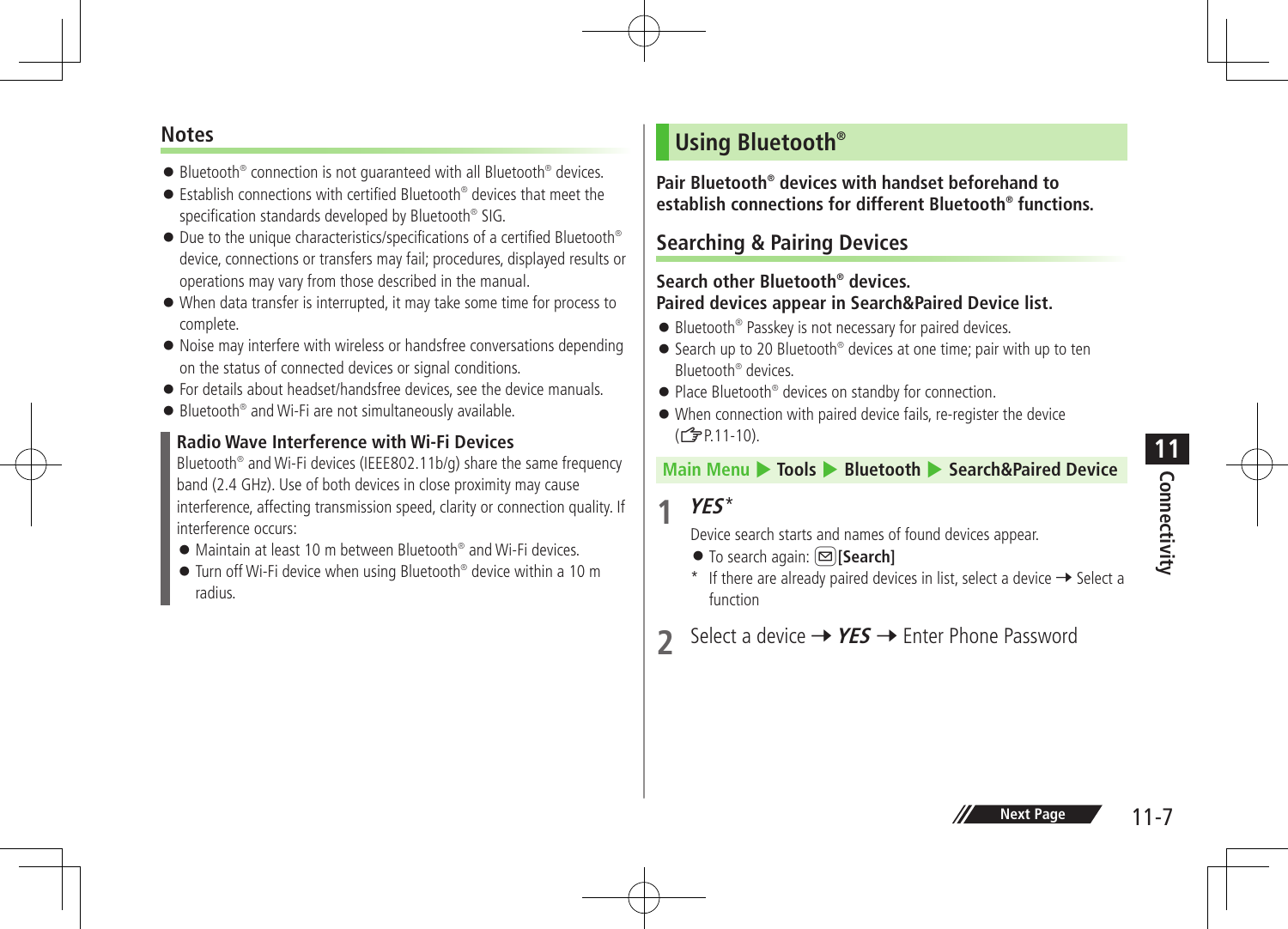Select text entry field → Enter Bluetooth<sup>®</sup> Passkey

#### **4** Select a Bluetooth<sup>®</sup> function

Handset connects to Bluetooth® device. When complete, **8** flashes in blue. After no Bluetooth<sup>®</sup> connection is made for a certain time

- **a** appears in black and Power saver mode starts.
- When Bluetooth<sup>®</sup> device can connect to multiple services. confirmation appears asking whether to connect to another service.
- $\bullet$  While connected,  $\boxed{Z}$  (Blue) appears. While in Standby,  $\boxed{Z}$  (Gray) appears.
- When**Dial-up** is selected, handset stands by for connection requests from other Bluetooth® devices.
- $\bullet$  **Dial-up** can be selected regardless of profile types.

#### **Bluetooth® Passkey**

Bluetooth® Passkey (1 to 16 digits) is required to connect Bluetooth® devices; sender and recipient must input the same code to

complete file transfers. ● Bluetooth<sup>®</sup> Passkey is not necessary for paired devices.

#### ■ **Search&Paired Device List** ❶ **Device Type**

Indicators appear for different types of devices.

#### ❷ **Device Name**

Device names appear. When no names are found, Bluetooth® addresses appear.



#### ❸ **Connection Status**

 $\boxed{\odot}$ : Connected  $\boxed{\odot}$ : Not connected  $\boxed{\times}$ : Not found NEW: Not paired

#### ❹ **Protection**

Indicator appears when registered contents are protected.

#### ❺ **Profile Status**

Indicators appear to show profile status.

| Icon       |       | Letter Color   Background Color   Frame Color |       | <b>Status</b>              |
|------------|-------|-----------------------------------------------|-------|----------------------------|
| <b>HSP</b> | Blue  | Gray                                          |       | Not connected (Not paired) |
| <b>HSP</b> | Blue  | Gray                                          | Blue  | Not connected (Paired)     |
| HSP        | White | Green                                         |       | Connected                  |
| <b>HSP</b> | Green | White                                         | Green | Standby for connection     |
| <b>HSP</b> | White | Light green                                   |       | Preferred device           |
| <b>HSP</b> | Gray  | Gray                                          |       | Not supported              |



**Settings** ●Duration to Search for Bluetooth<sup>®</sup> Devices (<del>△</del>P.18-19)

## **Suspending Bluetooth® Functions**

**Suspend all Bluetooth® functions connected or on standby for connection, and disable Bluetooth® .**

**Main Menu** 4 **Tools** 4 **Bluetooth**

#### **1 Bluetooth OFF** <sup>7</sup>**YES**

 $\bullet$  To return to standby for previously connected function: **Bluetooth ON**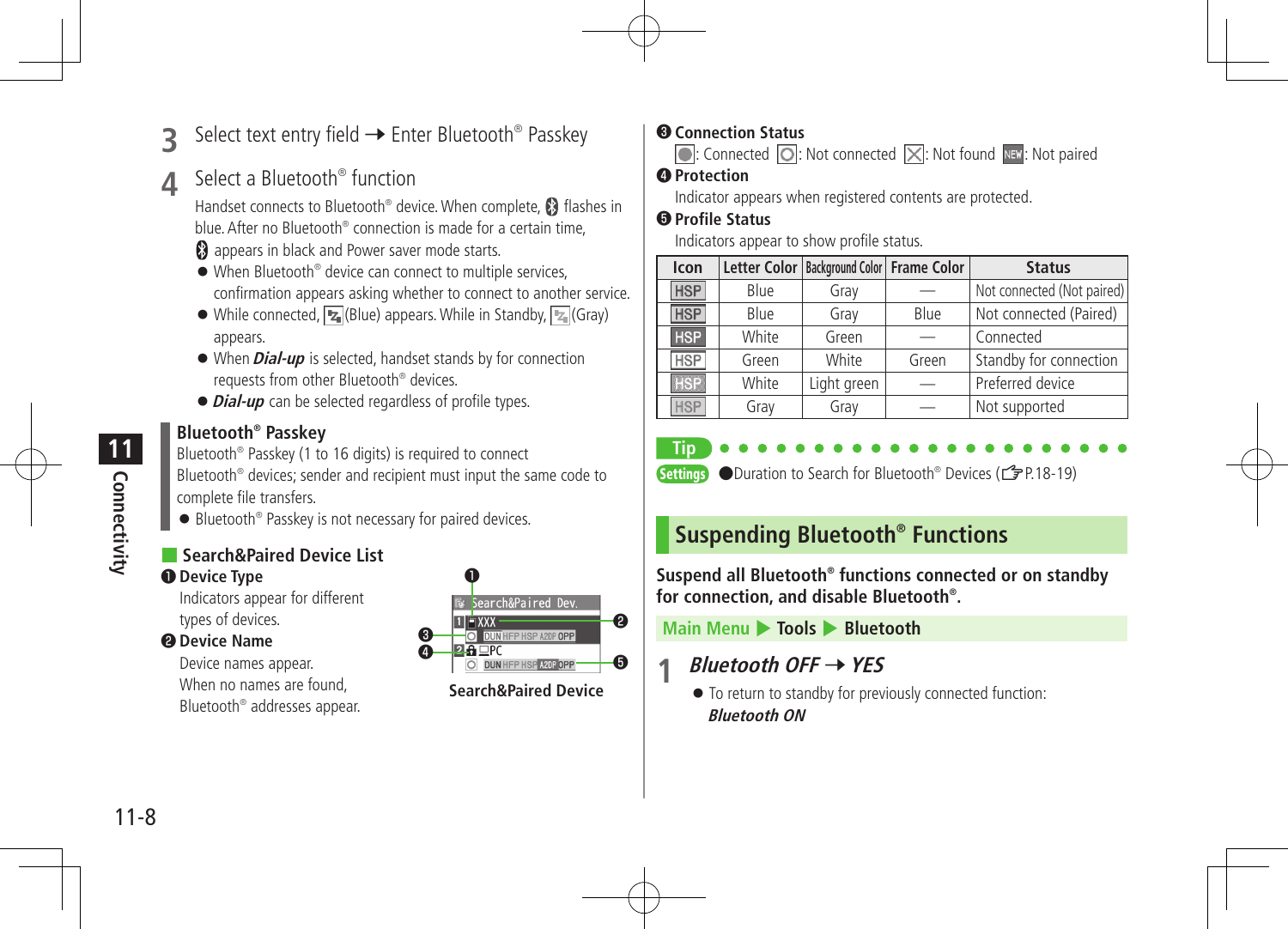#### **Placing Bluetooth® Devices on Standby for Connection**

#### **Main Menu** 4 **Tools** 4 **Bluetooth** 4 **Accept Registered**

- Check functions to be on standby for connection  $\rightarrow$ A**[Finish]**
	- $\bullet$  To uncheck, select functions to remove check marks.

#### **Sending/Receiving Phone Book**

#### **Sending**

- Open Phone Book  $\rightarrow \infty$  [Menu]  $\rightarrow$ **Send to Bluetooth**
- **2 One File Transfer**

**Send phonebook**  $\rightarrow$  Select a recipient device

#### **All File Transfer**

**Send all phonebook**  $\rightarrow$  Select a recipient device  $\rightarrow$ Enter Phone Password

## **3 YES**

#### **Receiving**

**Main Menu** 4 **Tools** 4 **Bluetooth** 4 **Receive via Bluetooth**

**1 One File Transfer Receive** 7**YES**

#### **All File Transfer**

#### **Receive All** → Enter Phone Password → YES → YES

 If memory becomes full, remaining entries are truncated (Memory List:  $24$ .

**Tip**

Settings ●Authentication/Encryption Setting for Phone Book Transfer ●Password Entry for Sending All Phone Book Entries (ZP.18-19)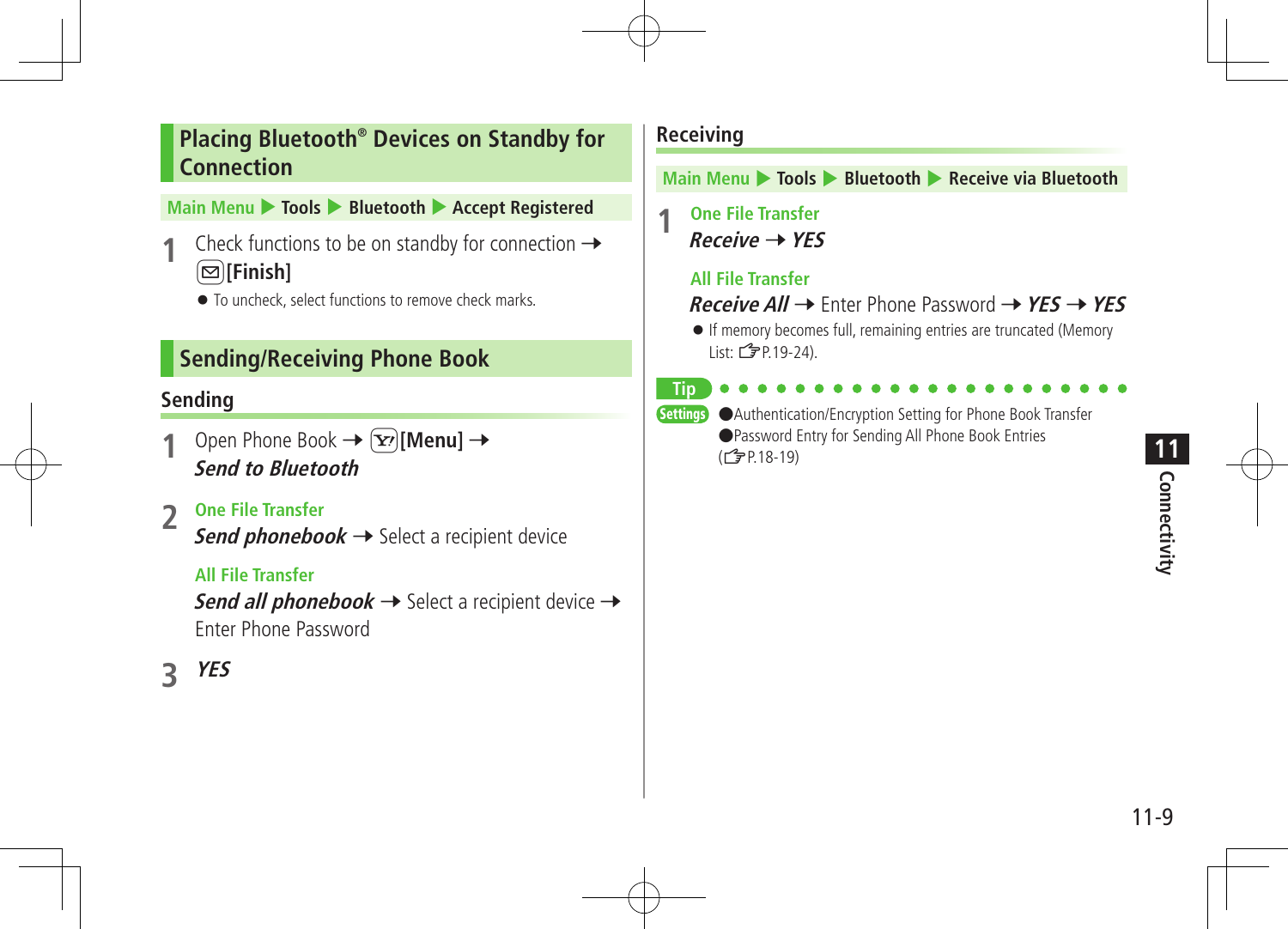#### **Bluetooth® Functions**

#### **From Main Menu + Tools <b>+ Bluetooth**

#### ■ **Functions Available in Search&Paired Device Window**

**>** Search&Paired Device →  $\boxed{\mathbf{Y}}$ [Menu] → Select an item (See below)

| <b>Item</b>        | <b>Operation/Description</b>                                       |
|--------------------|--------------------------------------------------------------------|
| Register           | $\triangleright$ Enter Phone Password $\rightarrow$ Pair devices   |
| devices            | (CF From Step 3 on P.11-8)                                         |
| Preferred          | Set a preferred Bluetooth <sup>®</sup> device for incoming calls   |
| device             | • Available only for headset function compatible                   |
|                    | Bluetooth <sup>®</sup> devices                                     |
|                    | • To cancel, perform same operation.                               |
| Protect/           | Protect/cancel devices. Protection prevents devices from           |
| release            | being deleted or overwritten                                       |
| Change             | $\blacktriangleright$ Enter a device name                          |
| device name        |                                                                    |
| <b>Delete</b>      | $>$ YES                                                            |
| <b>Description</b> | Show device name, Bluetooth <sup>®</sup> address, device class and |
|                    | supported profile                                                  |
| Add shortcut       | Create shortcuts (子P.1-21)                                         |
| icon               |                                                                    |

- Use Bluetooth<sup>®</sup> Headsets for Calls
- **>Search&Paired Device** 7 Select a device 7**Headset** or**Hands-free**
	- → YES → Make/receive a call using Bluetooth<sup>®</sup> device

#### ■ Use Bluetooth® Device for Listening to Music

- > Search&Paired Device → Select a device → Audio → Watch Digital TV or play back videos or music
- Digital TV/Video sounds are played only by A2DP profile compatible Bluetooth® devices compliant with SCMS-T copyright protection standard.

#### ■ Use Handset as Modem for Internet Access from PCs

- **>Search&Paired Device → Select a device → Dial-up**
- Handset waits for dial-up connection.
- Refer to a manual for Bluetooth<sup>®</sup> device for details. Download utility software (942P) "Modem Wizard" from website below to PC and install software. http://panasonic.jp/mobile/support/download/942p/index.html
- To establish a dial-up connection, see Help on "Modem Wizard."
- Connecting handset to a PC or PDA for Internet access may incur high packet transmission charges.

#### ■ **Place Bluetooth<sup>®</sup> Device on Standby for Dial-up**

**>** Dialup Rgstry Standby → Enter Phone Password → YES → Select Bluetooth<sup>®</sup> Passkey text box → Enter Bluetooth<sup>®</sup> Passkey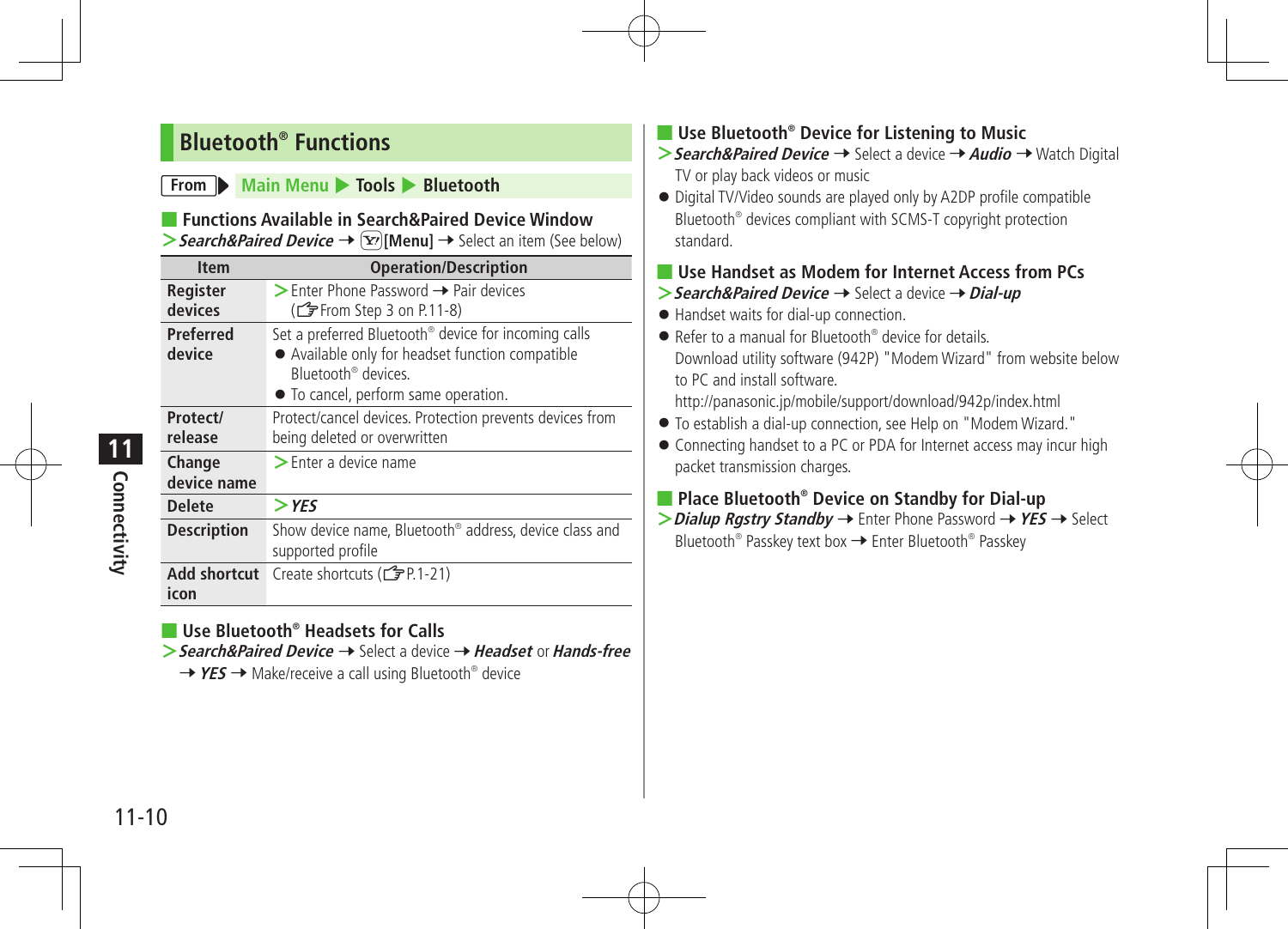## Wi-Fi

#### **Use wireless LAN (Wi-Fi) for Internet connection via home/ public Wi-Fi networks enabling high-speed internet access.**

- 942P Wi-Fi function supports IEEE802.11b/a.
- Subscription to Keitai Wi-Fi is required to access Internet over Wi-Fi.

#### **Direct Access**

Use Direct Browser to view PC sites via Wi-Fi connection.

#### **Before Using Wi-Fi**

#### **Notes**

- Wi-Fi connection may automatically switch to 3G depending on signal condition. (To set confirmation to appear when switching:  $\mathcal{F}$ P11-16)
- Wi-Fi connection is not guaranteed with all Wi-Fi devices.
- Bluetooth<sup>®</sup> and Wi-Fi are not simultaneously available.
- SL Mail/SMS function unavailable via Wi-Fi
- Accidental data loss/information leakage may occur during Wi-Fi transmission. Use security settings ( $\mathbb{Z}$ P.11-14).
- Wi-Fi is disconnected when Backlight turns off; turn Backlight on to re-connect to the network.
- Wi-Fi is not available while abroad.

#### **Radio Wave Interference with Bluetooth® Devices**

Bluetooth® and Wi-Fi devices (IEEE802.11b/g) share the same frequency band (2.4 GHz). Radio wave interference occurs if Bluetooth® and Wi-Fi devices are used in close proximity, causing low transmission speed, noise or poor connection. If interference occurs, take the following measures:

- Keep 10 m or more between Bluetooth<sup>®</sup> and Wi-Fi devices.
- Turn off Bluetooth® device when using Wi-Fi device within a radius of less than 10 m.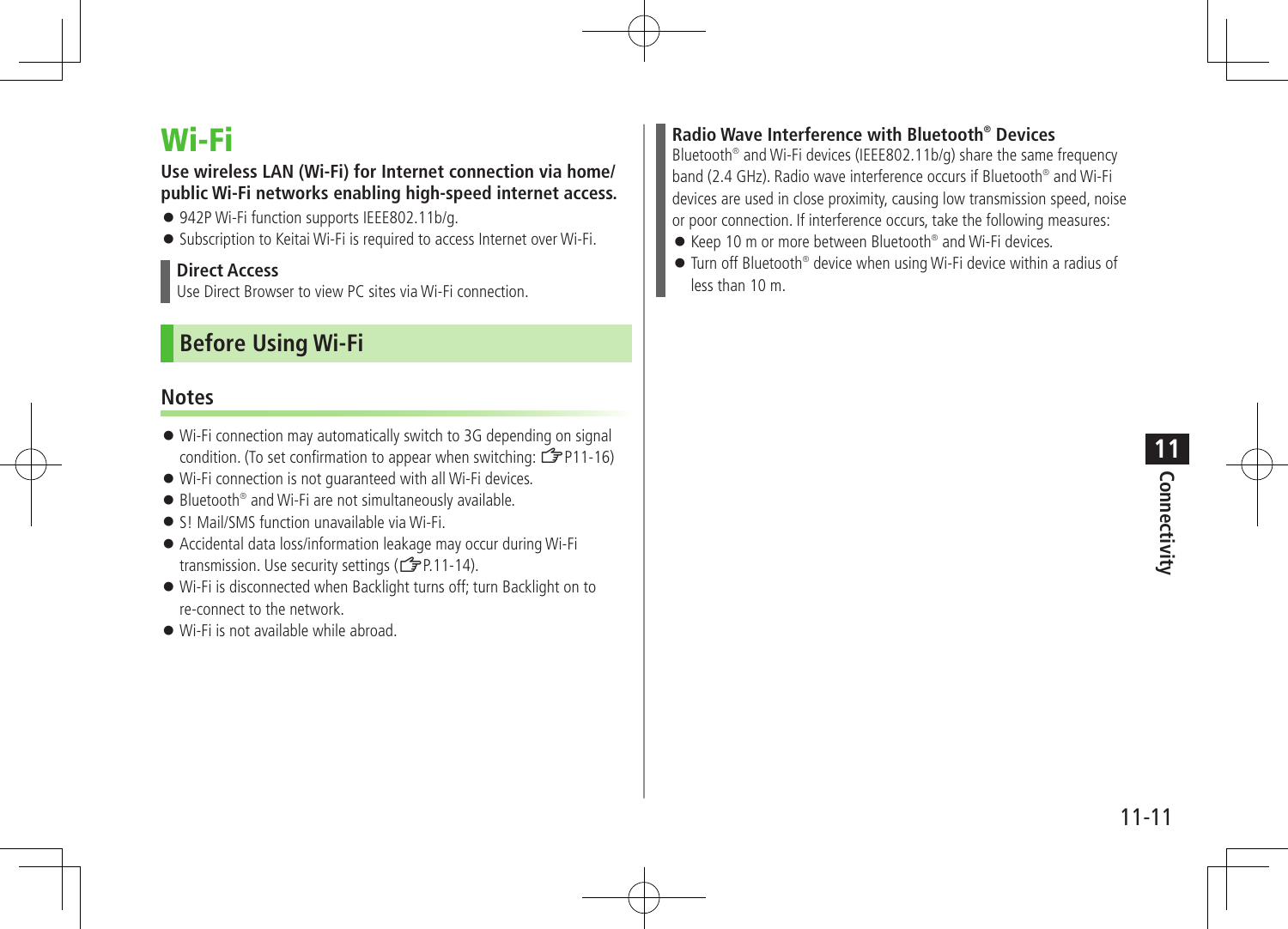#### **Getting Started**

#### **Checking Information**

- **Access point information varies by access point.**
- **Security information may be required.**

#### **Access Point Registration/Connection**

**Complete access point registration/connection.**

#### **Starting Transmission**

**Transmission is enabled once handset comes into Wi-Fi range.** ● Wi-Fi status indicators: *Z*P.11-13

#### **Enabling/Disabling Wi-Fi**

**Press and hold (EP/Wi-Fi)** 

Wi-Fi status indicator appears ( $\mathbb{Z}$ P.11-13).

#### **Note**

- Alternatively, switch Wi-Fi on/off from **Main Menu ▶ Tools ▶ Wi-Fi** 
	- 4 **ON/OFF**

#### **Registering/Connecting to Access Points**

**Following methods are available for registering/connecting to access points.**

| Search/<br><b>Setting</b>       | Search access points for registration/connection.                                                                                                                                                                     |
|---------------------------------|-----------------------------------------------------------------------------------------------------------------------------------------------------------------------------------------------------------------------|
| <b>Manual</b><br><b>Setting</b> | Manually register/connect to access points.                                                                                                                                                                           |
| <b>AOSS</b>                     | Use AOSS™ (AirStation™ One-Touch Secure System) for<br>registration/connection. For AOSS™-compatible access<br>points, press AOSS button on access point device for<br>automatic setup.                               |
| <b>BB</b><br>mobilepoint        | Register to BB mobilepoint and set as access point.<br>• The BB mobilepoint profile is saved to handset by<br>default. For details on BB mobilepoint, visit<br>http://tm.softbank.jp/english/consumer/wlan/index.html |

● Register up to 10 access points.

- User ID and password is required for connecting to pre-registered access points (Public Wi-Fi Setting:  $\mathbb{Z}$ P.11-14).
- Set handset to require Phone Password for viewing/editing access point information  $(\mathbb{Z} P11-16)$ .
- For setting/operating access point devices, refer to device manual.
- **Wi-Fi connection is not available when access point channel is set to 12-14 ch and stealth mode.**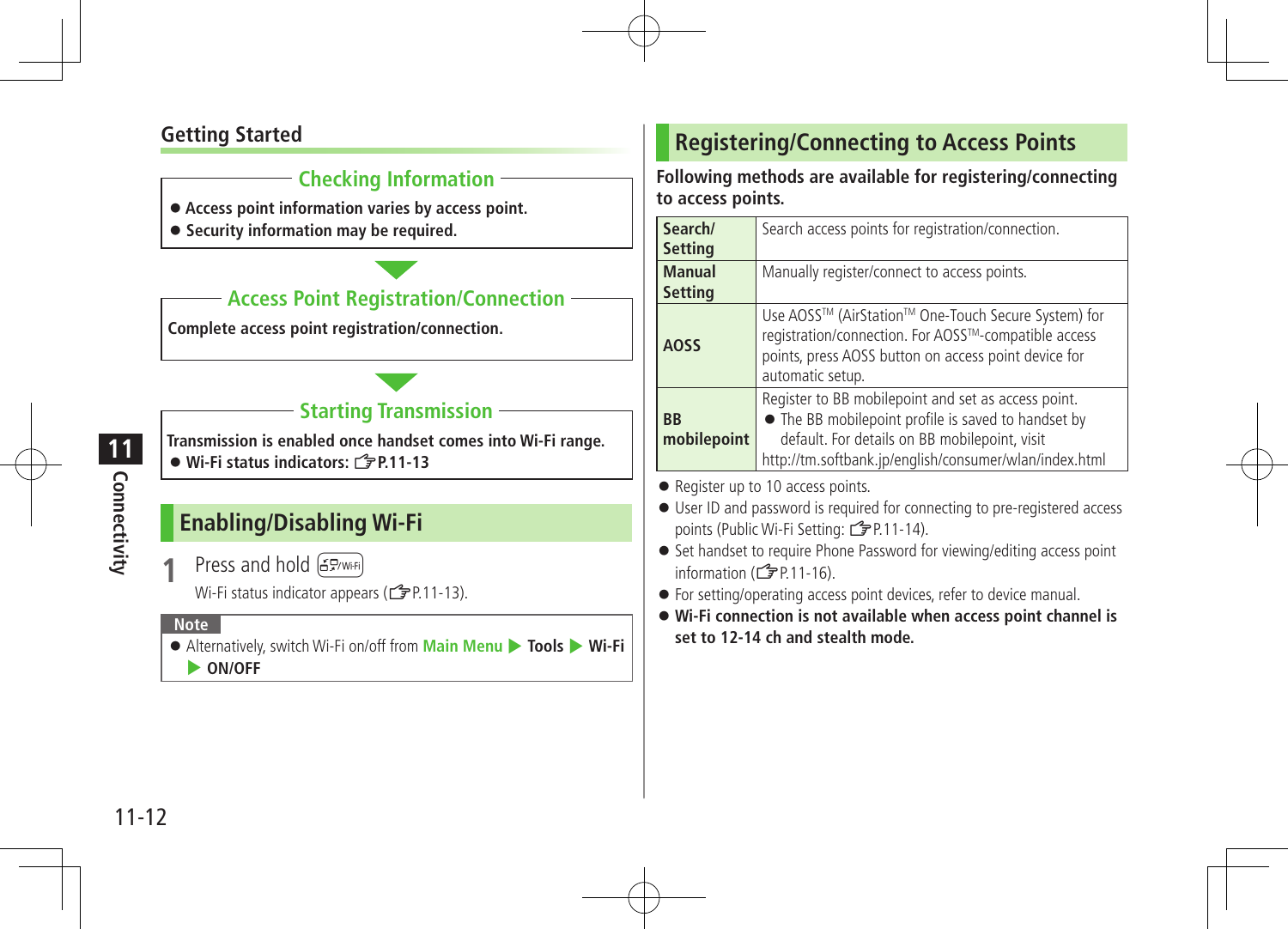- $\bullet$  Alternatively, search and register access point from **Main Menu 1 Tools**  $\triangleright$  **Wi-Fi**  $\triangleright$  **Access Point Search**. Registration is available after connection
- Pre-registered access points may be deleted from Profile List if another USIM Card is inserted. BB mobile point can be easily reconfigured (ZP11-15).

#### **Access Point Search**

#### **Main Menu** 4 **Tools** 4 **Wi-Fi** 4 **Profile Lists/Settings**

**1** <sup>S</sup>**[Menu]** <sup>7</sup>**New Profile** <sup>7</sup>**Search&Setting**

Select YES when prompted to turn Wi-Fi ON. List of available access points appears.

- To search again: **<u><br></u>**
- Select an access point
- $\bullet$  [Store]  $\rightarrow$  *YES*

Handset registers access point.

 $\triangle$  **[CNCT]**  $\rightarrow$  **YES** 

Handset connects to access point.

#### ■ **Access Point List**

#### **Wi-Fi Status Indicators**  $\qquad \qquad \Longleftrightarrow$

- Wi-Fi ON (out of range)
- $\widehat{\mathbb{F}}$ **EXECUTE:** Keitai Wi-Fi/Direct Access Available (In-Range/Transmitting)
- $\widehat{\mathcal{F}}$  /  $\widehat{\mathcal{F}}$  Direct Access Available (In-Range/Transmitting)
- $\bullet$  Number of blue arches indicates signal strength.

### ❶..**Access Point Name**

Detected SSID (ESSID) appears. Access point name appears for a registered access point.

- ❷..**Registered Networks**  $\triangleright$ : Registered (not connected) : Registered (connected)
- **<sup>6</sup>** Signal Strength Signal status appears.
- $Q$  Security Status Security status appears.



**Access Point List**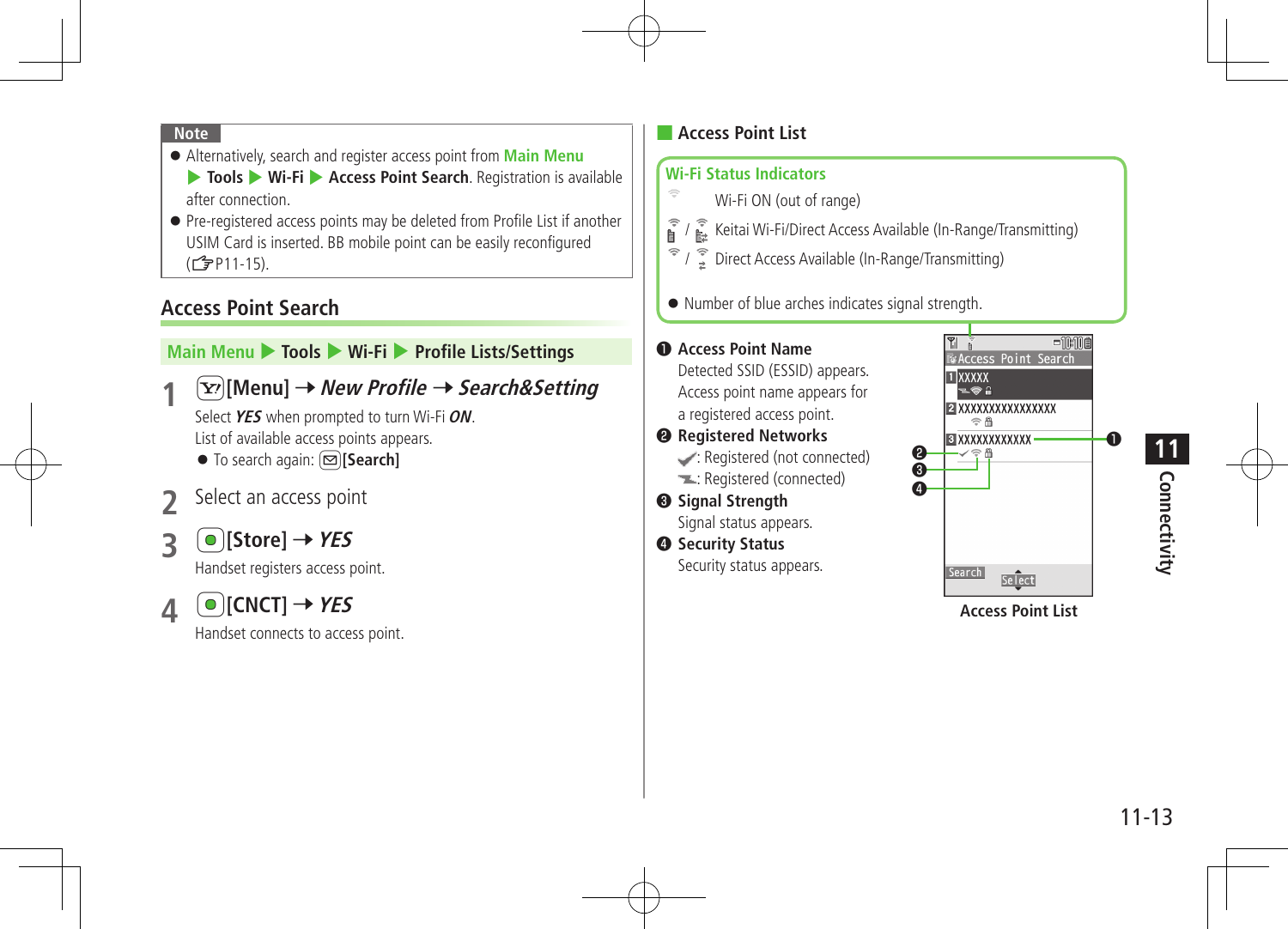#### **Manual Registration/Connection**

Check respective access point information (SSID, security type, encryption key, etc.) in advance. For details on access point devices, refer to respective manuals.

**Main Menu** 4 **Tools** 4 **Wi-Fi** 4 **Profile Lists/Settings**

- **1** <sup>S</sup>**[Menu]** <sup>7</sup>**New Profile** <sup>7</sup>**Manual Setting**
- $\text{Highlight}$  an item (See below)  $\rightarrow \text{[Pdit]}$

| <b>Item</b>                       | <b>Operation/Description</b>                                                                                                                                                                                                                                                 |
|-----------------------------------|------------------------------------------------------------------------------------------------------------------------------------------------------------------------------------------------------------------------------------------------------------------------------|
| <b>Profile Name</b>               | > Enter an access point name                                                                                                                                                                                                                                                 |
| <b>SSID</b>                       | > Enter the same SSID (ESSID) as access point                                                                                                                                                                                                                                |
| <b>IP Setting</b>                 | Set IP address and DNS server<br>>Highlight IP Address Setting or<br><i>DNS Server Setting</i> $\rightarrow$ $\textcircled{\scriptsize{\bullet}}$ [Edit] $\rightarrow$<br><b>Automatically or Manually (<math>\rightarrow</math> For Manually, edit</b><br>respective items) |
| <b>Security</b><br><b>Setting</b> | Set security/encryption method according to access point<br>> Select a security type<br>• WEP → Enter WEP key → Enter encryption key<br>$\cdot$ WPA/WPA2-PSK $\rightarrow$ Enter encryption key<br>• To cancel security setting: Non                                         |

| Setting                       | Yahoo! Keitai Select whether to use Keitai Wi-Fi<br>>Accept or Not Accept<br>• When using Direct Browser only, select <b>Not Accept</b> .                                                                                                         |
|-------------------------------|---------------------------------------------------------------------------------------------------------------------------------------------------------------------------------------------------------------------------------------------------|
| <b>Public W-Fi</b><br>Setting | Set public wireless LAN on/off<br>> ON or OFF ( $\rightarrow$ For ON, select ID or Password $\rightarrow$<br>$\textcircled{[Edit]} \rightarrow$ Enter ID or password)<br>• Connection with all public wireless LAN services is not<br>quaranteed. |
| <b>Proxy Setting</b>          | Select whether to use HTTP proxy for Direct Access<br>> YES or NO ( $\rightarrow$ For YES, highlight an item $\rightarrow$<br>$\bigcirc$ [Edit] $\rightarrow$ Edit)                                                                               |

#### **3**  $\textcircled{S}$  [Store]  $\rightarrow$  YES

Handset registers access point.

## $\triangle$   $\Box$  [CNCT]  $\rightarrow$  *YES*

Handset connects to access point.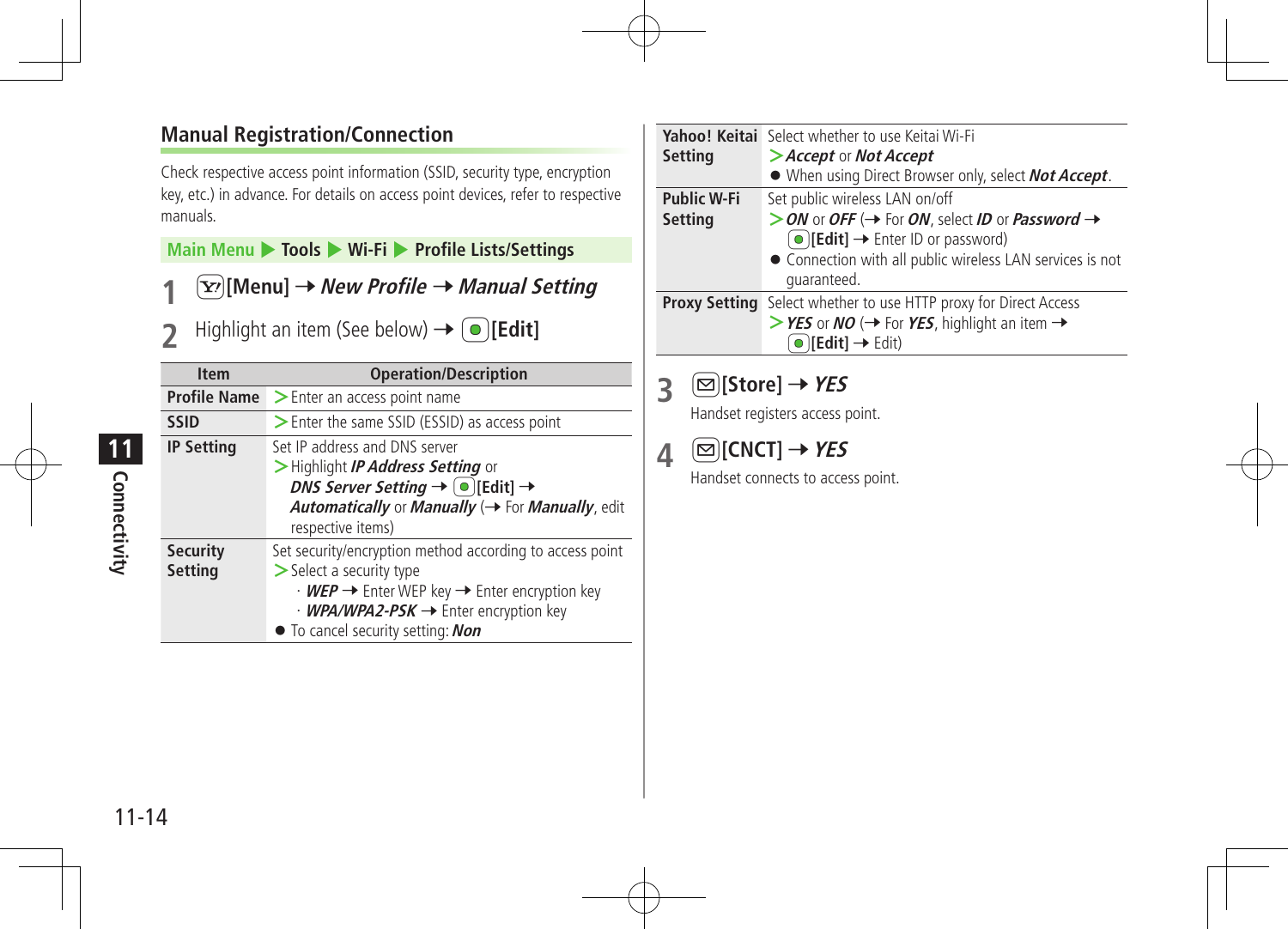#### **Registration/Connection Using AOSSTM**

 For details on access point device operations, refer to access point device manual.

#### **Main Menu** 4 **Tools** 4 **Wi-Fi** 4 **Profile Lists/Settings**

#### **1** <sup>1</sup>**[AOSS]**

- Select YES to register/connect to an access point after disconnecting from registered access point.
- Press AOSS button at access point

Press within 120 seconds. Confirmation appears when setting is complete.

**3**  $\textcircled{S}$  [Store]  $\rightarrow$  YES

Handset registers access point.

 $\Delta$  **ECNCT**]  $\rightarrow$  **YES** 

Handset connects to access point.

#### **Functions Available for Wi-Fi**

#### ■ **Functions Available in Profile List/Setting Window**

**>Main Menu** 4 **Tools** 4 **Wi-Fi** 4 **Profile Lists/Settings**

 $\blacktriangleright$   $\lceil \mathbf{x} \rceil$  **[Menu]**  $\blacktriangleright$  Select an item (See below)



#### ■ **View Connection Status**

- **>Main Menu** 4 **Tools** 4 **Wi-Fi** 4 **Connection Status**
- To update status: **<u><br></u>**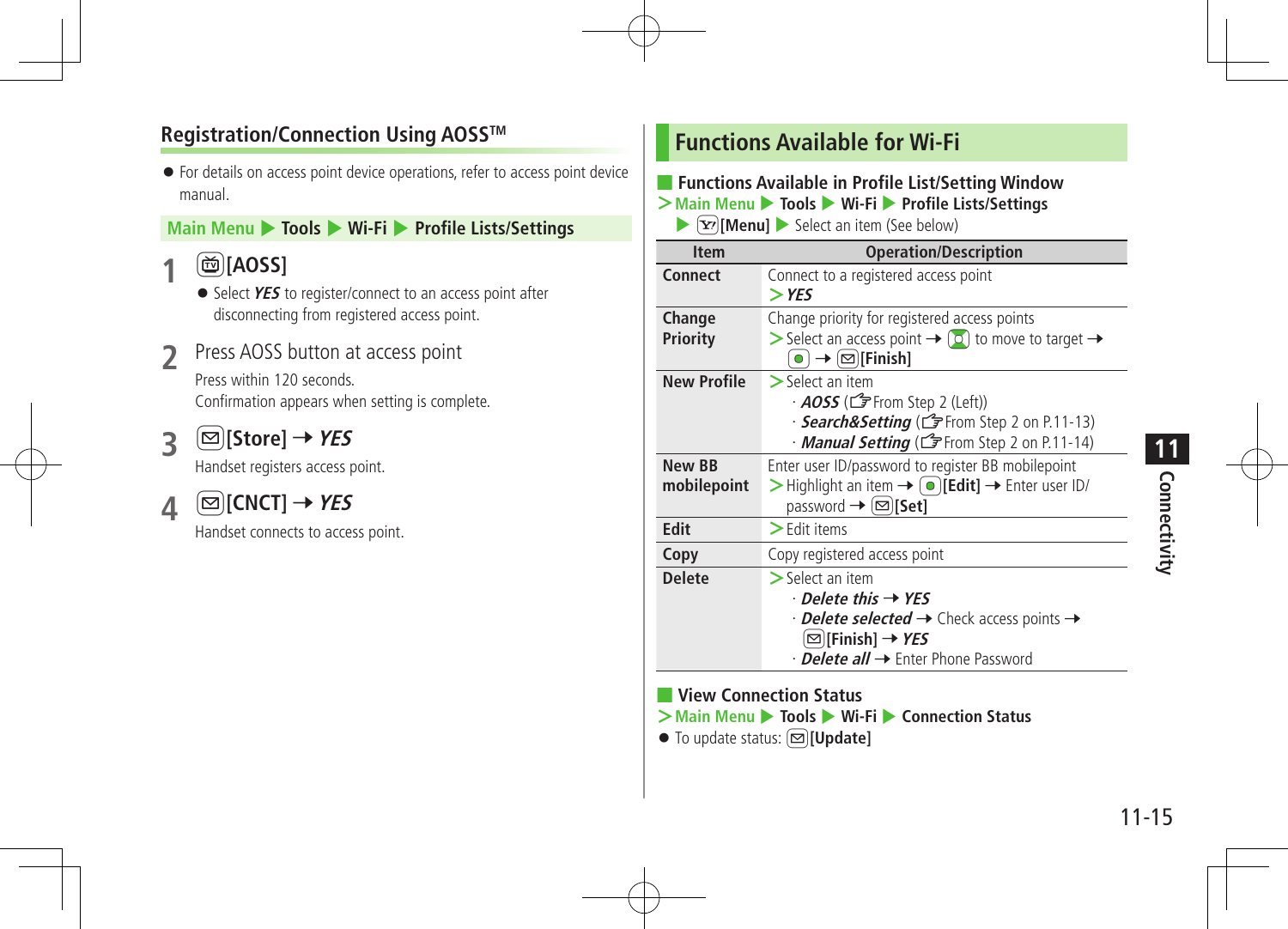■ Set Confirmation to Appear when Switching between **Wi-Fi and 3G**

**<Default> OFF**

- **>Main Menu** 4 **Tools** 4 **Wi-Fi** 4 **Wi-Fi/3G Switch Conf.** ▶ Switch to Wi-Fi or Switch to 3G ▶ ON
- **View MAC Address >Main Menu** 4 **Tools** 4 **Wi-Fi** 4 **MAC Address**

#### ■ **Protect Access Point Information with Password <Default> OFF**

Set handset to require Phone Password for viewing/editing access point information.

**>Main Menu** 4 **Tools** 4 **Wi-Fi** 4 **Phone Password Lock**

**Enter Phone Password <b>CON** 

## SoftBank Utility Software (Japanese)

**Phone Book, Calendar, Tasks, messages, Bookmarks, Notepads and Data Folder can be transferred to a PC, edited or managed by using SoftBank Utility Software.**

 For details on and downloading SoftBank Utility Software, visit http://www.softbank.jp/mb/r/sbu/ (Japanese)

#### **Note**

- USB cable (not included) is necessary for using SoftBank Utility Software.
- S! Appli, PC Movies, TV, Lifestyle-Appli, Books, Customized Screen, Templates, Font and Other Documents cannot be backed up.
- $\bullet$  Copy protected files may not be backed up.
- Set USB Mode (r<sup>2</sup> P.11-17) to *Communication Mode*.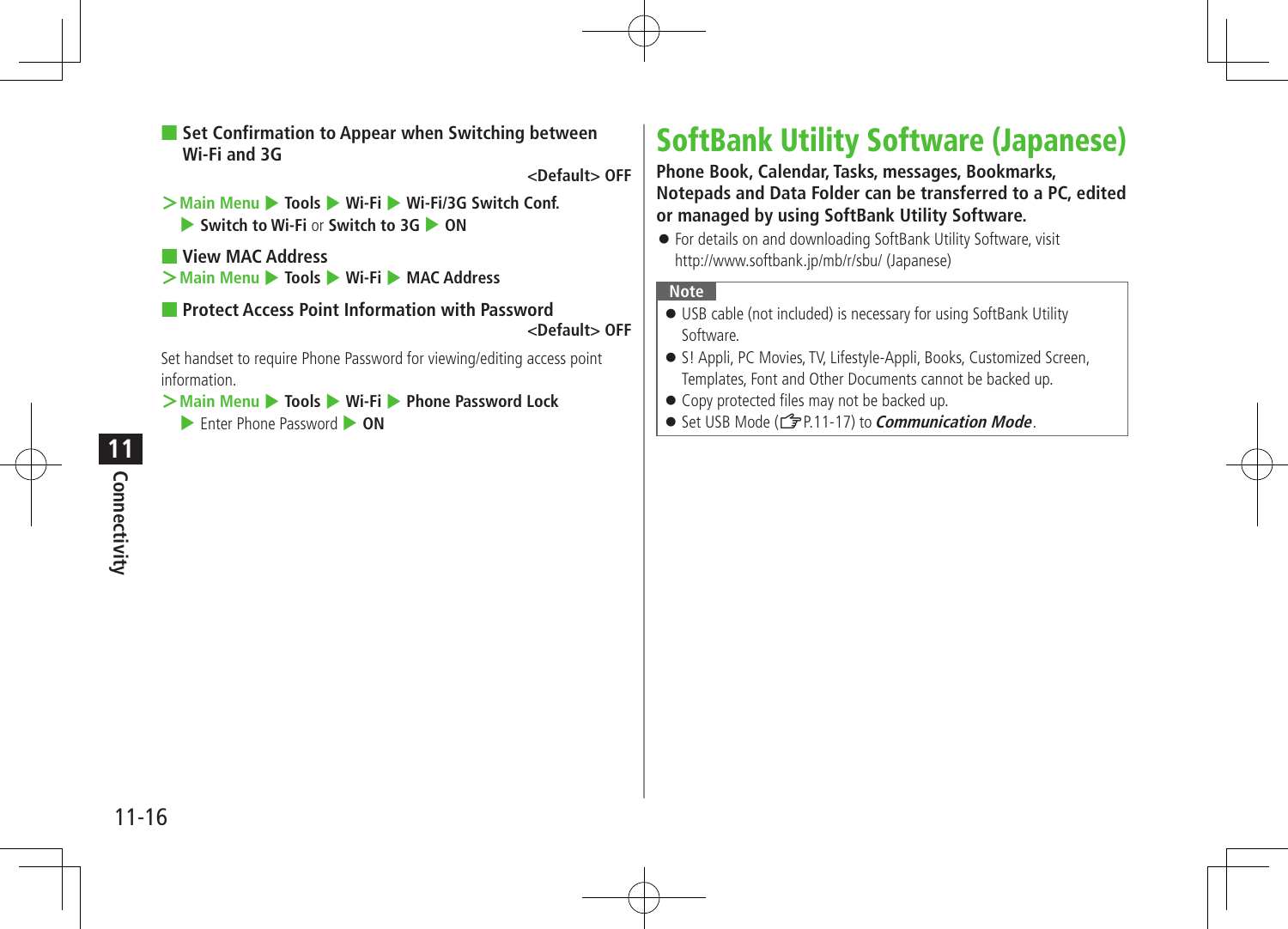## USB (Japanese)

**Connect handset to a PC via USB cable (not included) specified by SoftBank for data transfer or data communication.**

#### **Setting USB Mode**

**<Default> Communication Mode**

**Main Menu > Settings > Connectivity > USB Mode** 

**Select an item (See below)** 

| <b>Item</b>     | <b>Operation/Description</b>                                                                                                                                   |
|-----------------|----------------------------------------------------------------------------------------------------------------------------------------------------------------|
| Mode            | <b>Communication</b> Packet transmission, 64K data transmission, data transfer<br>and calls with USB handsfree compatible devices are<br>available (CFP.11-16) |
| microSD<br>Mode | Read/write data on microSD Card (CPP.10-23)                                                                                                                    |
| <b>MTP Mode</b> | Transfer/delete music data via Windows Media® Player on<br>$PC(\vec{F}P.9-4)$                                                                                  |

#### **Transferring Data via USB Cable**

- Transferring data using SoftBank Utility Software (19 P.11-16).
- Transferring data in microSD Mode (£PP.10-23)

#### **Data Communication via USB Cable**

#### **Use handset as a modem for Internet access by connecting handset with a PC.**

- Download utility software from URL below and install on PC. http://panasonic.jp/mobile/support/download/942p/index.html
- **1** Install "USBドライバ (USB Driver)" and "Modem Wizard" from Utility Software (942P) to a PC
- **2** Set handset to *Communication Mode* (L<sup>2</sup>Left), and connect handset to PC via USB cable
	- Power up handset before connecting to PC via USB cable.
- **3** Start up "Modem Wizard," and operate communication setup

 "Modem Wizard" enables you to set up APN and dial-up easily. For setup/starting procedures, see "Modem Wizard" Help.

#### **Note**

 Connecting handset to a PC or PDA for Internet access may incur high packet transmission fees.